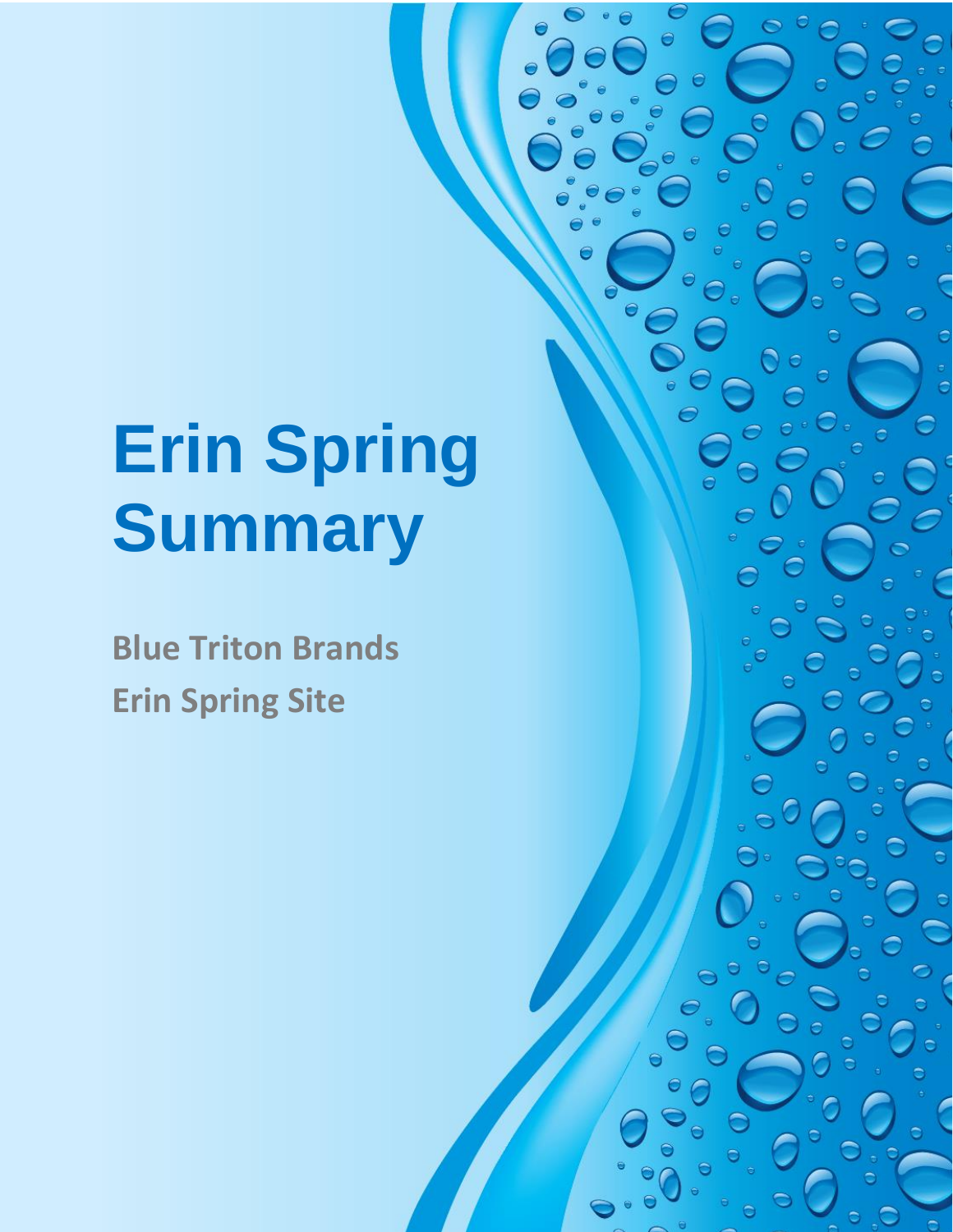# **Erin Overview**

Blue Triton Brands (formerly Nestlé Waters Canada) has been a proud community partner, environmental steward, and employer in Wellington County for over 20 year. Water supply sustainability is as critical to Blue Triton as it is to the community.

Blue Triton bottles water from the Erin Spring Site at the Aberfoyle facility in Puslinch, near the City of Guelph, in Southern Ontario. The Erin Spring Site is located in the Township of Erin in Wellington County. Pumping for commercial purposes from an on-site well, referred to as TW1-88, began in 2000 (see Figure 1 for the well location). The water is piped to a nearby stainless steel water storage silo that is used for short-term storage where highway tanker trucks are filled. The water taking is governed by a Permit to Take Water (PTTW) issued by the Ontario Ministry of the Environment, Conservation and Parks (MECP), which allows Blue Triton to withdraw water at an instantaneous rate of up to 773 L/min for a total of 1,113,000 L/day.



*Figure 1. Blue Triton Erin Spring Property*

Blue Triton (formerly Nestlé) has conducted testing and studies over the years to ensure that their operations do not diminish the quality and availability of water for other users or the environment. Permit conditions require Blue Triton to monitor the natural and pumping-related variations in groundwater and surface water levels. Additionally, Blue Triton evaluates wetland vegetation, species diversity, and stream flow to ensure that the groundwater withdrawal does not affect the habitat of water-dependent ecology.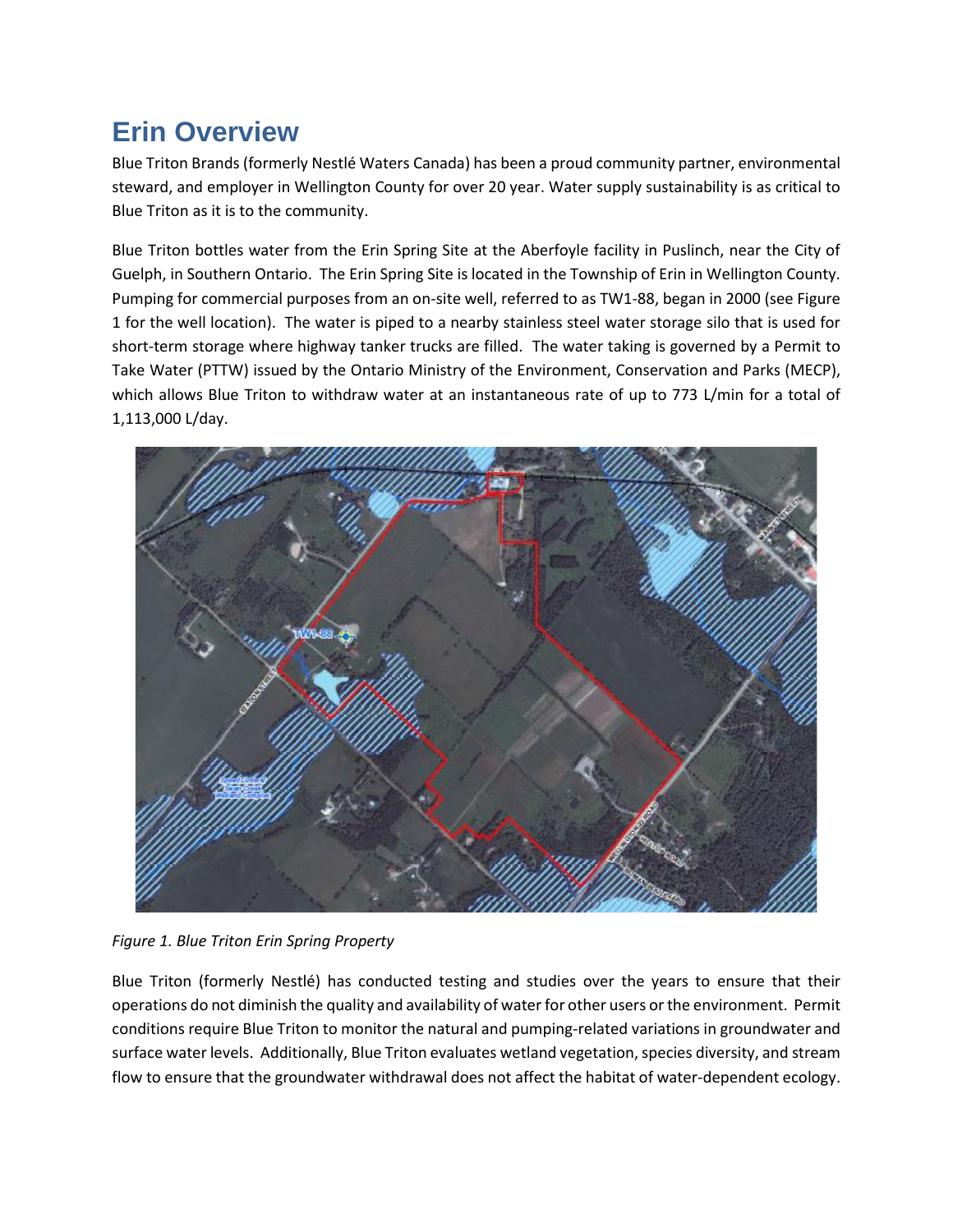Blue Triton is dedicated to managing the water source for long-term sustainability because their business depends on it and because it is the right thing to do. There have been no adverse impacts on the aquifer or ecosystems resulting from over 20 years of operations at the Erin site.

## **Supply Well TW1-88**

An aquifer is a highly permeable rock or sand formation that stores and transmits significant quantities of water. An aquitard is an impermeable rock or clay formation that impedes the movement of groundwater.

In the Erin Spring area, groundwater for water supplies is typically derived from a surficial sand and gravel aquifer or a dolostone bedrock aquifer. The surficial overburden aquifer and the upper bedrock aquifer (Guelph Formation) supply water to surrounding residences. Blue Triton's well TW1-88 withdraws water from the upper bedrock aquifer. Since its original construction, the well has been enlarged and filled with cement in the bottom portion of the hole to improve water quality. The current well configuration consists of an 8" diameter stainless steel casing set through the overburden and 2.3 m into the bedrock. Water enters the well from the upper bedrock aquifer (open portion of hole) between 21.8 and 39.0 metres below ground. The upper bedrock and surficial sand and gravel aquifers are separated by a till aquitard, which resists the flow of water between the two aquifers.

#### **TW1-88 Permit**

Blue Triton is permitted to take water from TW1-88 at a rate of up to 773 L/min, or a maximum of 1,113,000 L/day. Blue Triton does not withdraw this full amount of water since water is only withdrawn when it is needed for bottling operations. The current permit expires on November 15, 2026.

### **Site Monitoring**

Independent scientists are contracted by Blue Triton to monitor the groundwater system, surface water features, wetlands, and natural environment at the Erin site. Water extraction rates from TW1-88 are recorded by Blue Triton and reported to the MECP. Monitoring efforts ensure that Blue Triton's operations do not adversely affect the groundwater, surface water, and natural environments.

The groundwater and surface water monitoring program consists of monitoring at 37 points within 1.3 km of TW1-88 as follows:

- TW1-88 (production well);
- 8 monitoring well nests with two wells each (a total of 16 wells) that are completed at various levels in the bedrock and the overburden;
- 5 surface water stations to measure stream and pond levels;
- 7 mini-piezometer nests (a total of 14 piezometers) to measure shallow groundwater levels; and
- 1 private well.

The ecological monitoring consists of:

- Aquatic monitoring;
- Terrestrial monitoring; and
- Water temperature monitoring.